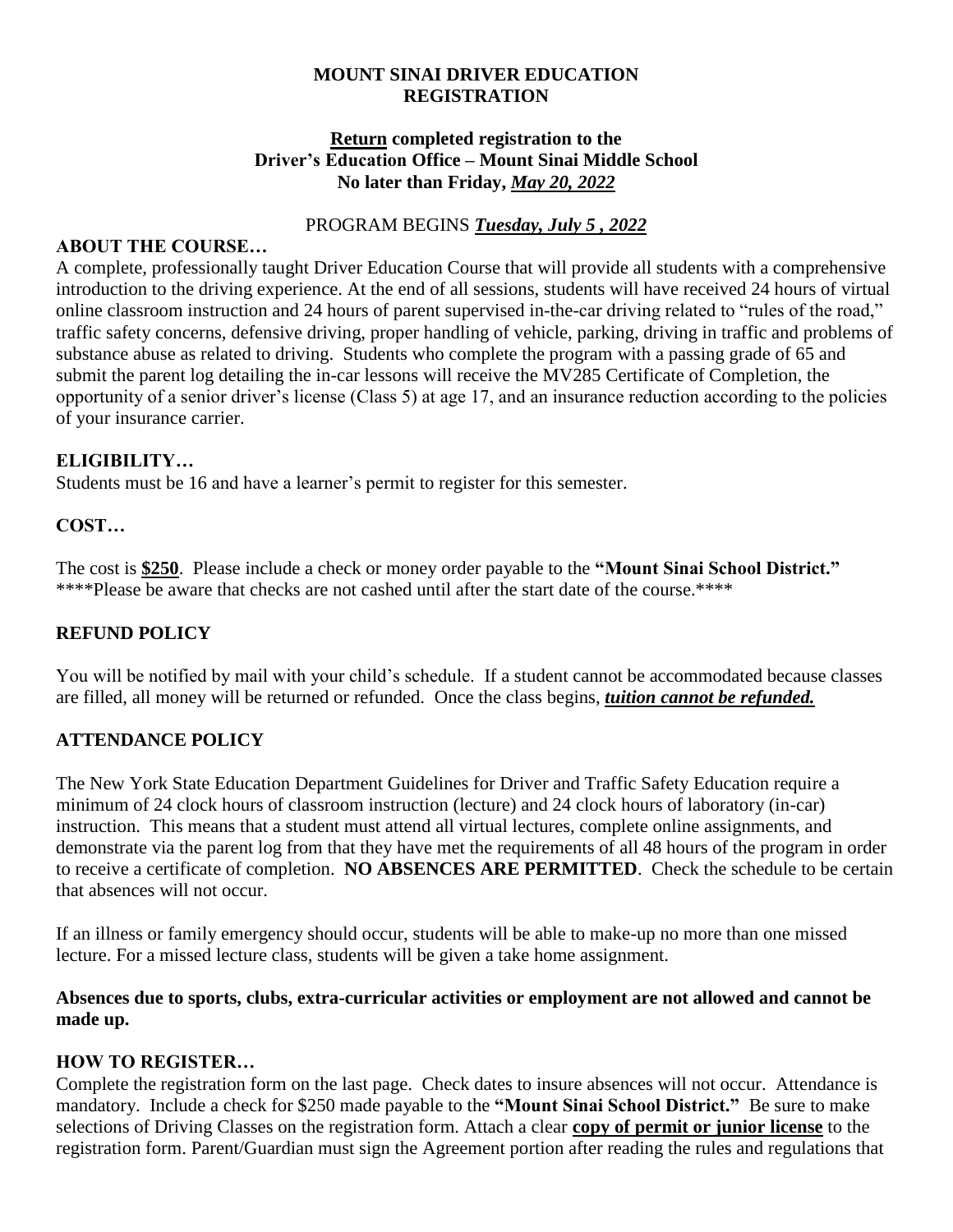### **Mount Sinai Driver Education Important Information for Parents and Students**

### **Please Read**

The following rules and regulations will govern the Mount Sinai Education Program. They should be **read by both student and the parent/guardian.**

### **ATTENDANCE…**

Students must attend a weekly 1 ½ hour online lecture class on Wednesday afternoons. There are 16 lecture classes totaling 24 hours. Student must also take a final exam and provide proof in the form a parent driving log sign off sheet for 24 hours of supervised driving that incorporates and documents the attached in car curriculum lessons.

| <b>Lecture Time:</b> | Session 1: $7:30 - 9:00$ A.M.  |
|----------------------|--------------------------------|
|                      | Session 2: $9:00 - 10:30$ A.M. |

**Location: Online/Google Classroom**

*Driver's Ed will meet 3x a week so students are to attend all the dates listed below at their assigned session time.*

**Tuesday Lecture Dates:** July 5, 12, 19, 26, August 2 **Wednesday Lecture Dates:** July 6, 13, 20, 27, August 3 **Thursday Lecture Dates:** July 7, 14, 21, 28, August 4

## **ABSENCES…**

The program is comprised of a total of 16 instructional days or a total of 48 hours. The New York State Education Department Guidelines for Driver and Traffic Safety Education require a minimum of 24 hours of classroom instruction (lecture) and 24 clock hours of parent supervised laboratory (in-car) instruction. This means that a student must attend all 48 hours of this program in order to receive a *Certificate of Completion*. Check the list of dates on the application and be certain that absences will not occur.

# **LIMITATIONS OF JUNIOR LICENSE…**

A student, who is still 16 and passes a road test, even if he/she has successfully completed the Driver Education Program, is still limited by a Junior License. The following restrictions apply in Nassau/Suffolk Counties:

- 1. The student may drive a vehicle appropriate to his or her license directly to or from a state approved cooperative work-study program.
- 2. The student may drive directly to or from an approved program for credit at a post-secondary institution, college, or university.
- 3. The student may drive directly to or from a state approved registered evening high school.
- 4. The student may drive directly to or from an approved driver education course.
- 5. The student may, between 5 a.m. and 9 p.m., drive a vehicle unaccompanied directly to or from work.

Please note: An interpretation of the above guidelines basically prohibits students from driving to and from high school without a parent, until a regular operator's privileges are obtained at age 17 and the student has received a Certificate of Completion.

A student who has only a Permit and is enrolled in a driver education course may drive a vehicle only when accompanied by a licensed parent or professional driving instructor between 5:00 a.m. and 9:00 p.m.